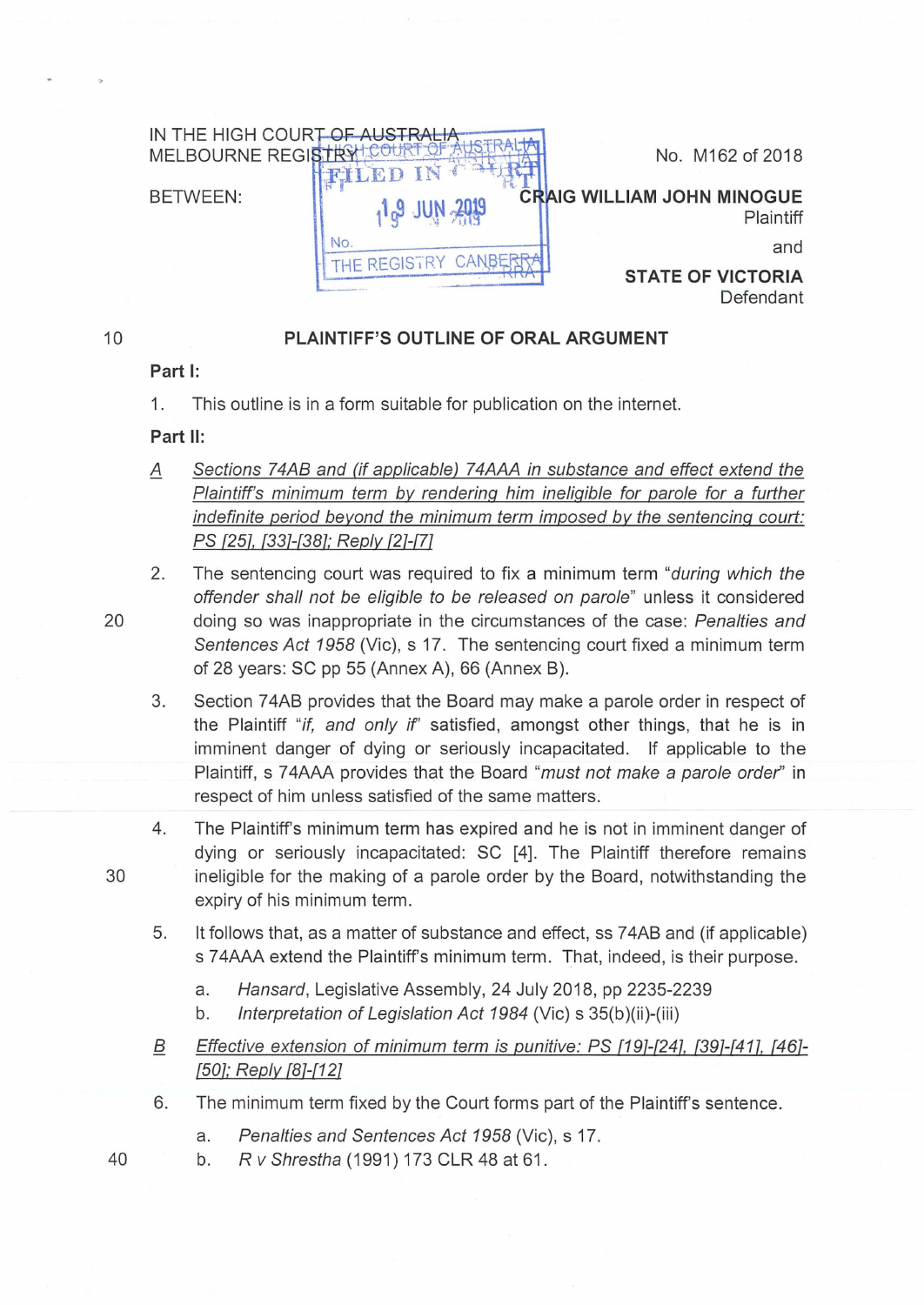- d. Postiglione v The Queen (1997) 189 CLR 295 at 302.
- 7. It is also a discrete punitive element of that sentence.
	- a. Leeth v The Commonwealth (1992) 174 CLR 455 at 471.
	- b. R v Suarez-Mejia (2002) 131 A Crim R 577 at [78].
	- c. Hudson v The Queen (2010) 30 VR 610 at [45].
	- d. Cole v The Queen [2019] ACTCA 3 at [24] and the authorities there cited.
- 8. Accordingly, the extension in the Plaintiff's minimum term effected by ss 74AAB and (if applicable) 74AAA increases his punishment.
- 10 a. Lowe v The Queen (1984) 154 CLR 606 at 625.
	- b. R v Mason and Saunders [1998] 2 Qd R 186 at 189.
	- c. Olsen v Sims (2010) 28 NTLR 116 at [55].
	- d. Brown v Lusted (2015) 25 Tas R 24 at [24].
	- 9. Especially is that so where the extension removes any relevant hope of release and thereby undermines a key object of the minimum term imposed by the sentencing court.
		- a. Vinter v United Kingdom (2012) 34 BHRC 605 at 648.
		- b. R v Shrestha (1991) 173 CLR 48 at 69.
- 10. The increase in the Plaintiff's punishment effected by ss 7 4AB and (if 20 applicable) 7 4AAA is, on the very terms of those provisions, on account of his criminal guilt.
	- C The Victorian Parliament cannot impose legislative punishment on account of criminal guilt: PS [42]-[45]; Reply [13]-[16]
	- 11. The imposition of punishment on account of criminal guilt is an exclusively judicial power or function.
		- a. Chu Kheng Lim v Minister for Immigration, Local Government and Ethnic Affairs (1992) 176 CLR 1 at 27.
		- b. Duncan v New South Wales (2015) 225 CLR 338 at [41 ].
		- c. Defendant's Defence at [24.2].
- 30 12. That power or function can only be exercised by the Supreme Court or a body subject to the supervision of the Supreme Court, the supervisory jurisdiction of which "was at federation, and remains, the mechanism for the determination and the enforcement of the limits on the exercise of State ... judicial power by persons and bodies other than the Supreme Courf'. It cannot consistently with the Commonwealth Constitution, be exercised by the Victorian Parliament. That is because such exercise would stand outside the integrated court system contemplated by Ch Ill of the Constitution and create an "island of power immune from supervision and restrainf'.
	- a. Kirk v Industrial Court (NSW) (2010) 239 CLR 531 at [98]-[99].